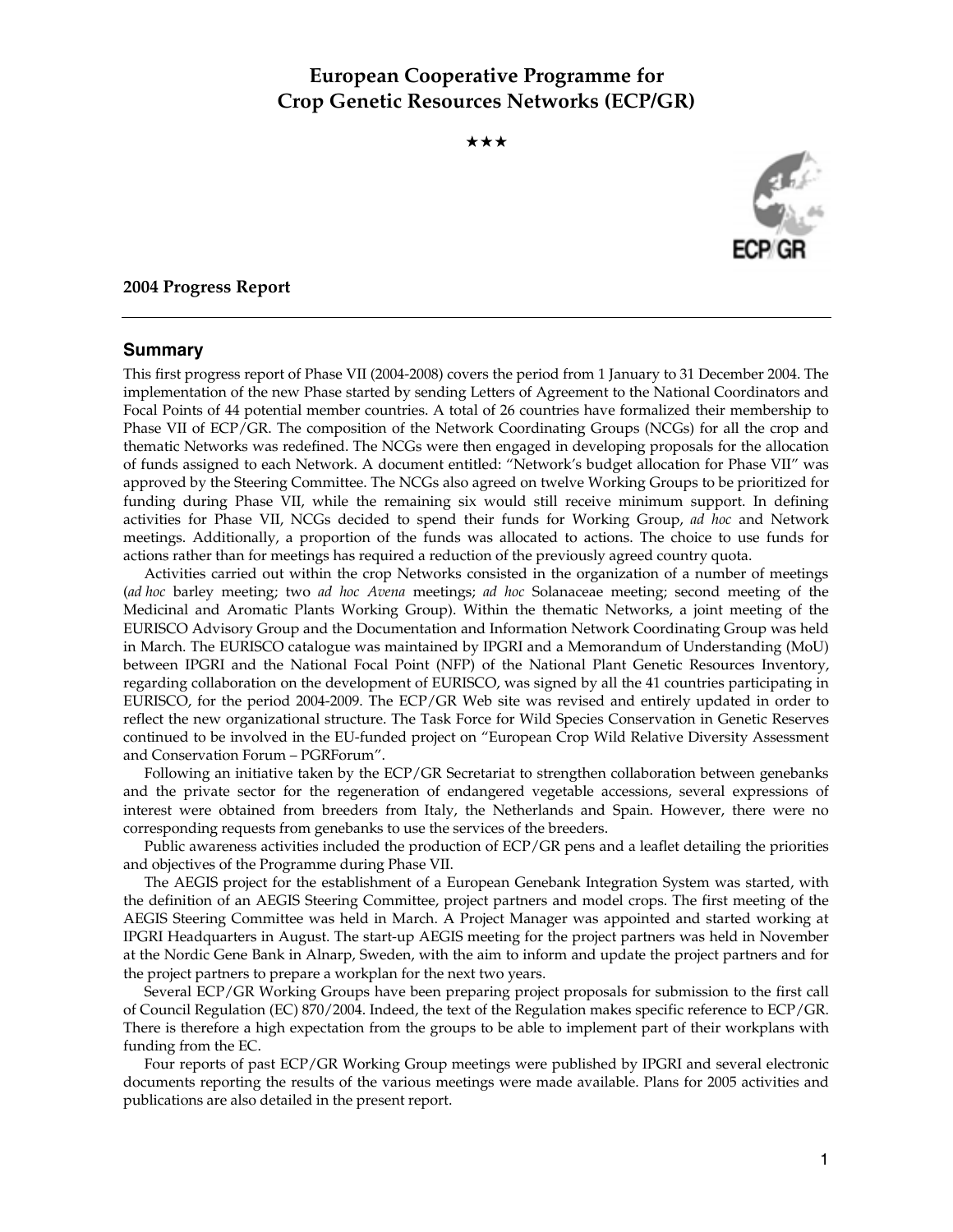# **1. Introduction**

This is the first progress report of Phase VII (2004-2008), covering the period from 1 January to 31 December 2004. During the past year, the Secretariat has kept the Steering Committee informed on upcoming meetings, changes of National Coordinators and other developments through the "steering listserver" maintained by the Nordic Gene Bank. All the National Coordinators and representatives of the observer institutions (ESA, EUCARPIA, EuroMAB, FAO, IPGRI, NGB, NGOs) are subscribers to this "steering listserver". Further to the information distributed through the listserver, this report aims at providing a comprehensive overview of the activities conducted within the framework of ECP/GR during the year 2004.

# **2. Implementation of Phase VII of ECP/GR**

Following the endorsement by the Steering Committee of a new Phase of ECP/GR, which was proposed at its ninth meeting in Izmir, Turkey, in October 2003, Letters of Agreement were sent by the Secretariat in February 2004 to the National Coordinators and Focal Points of 44 potential member countries.

 As of the end of April 2005, a total of 26 countries have formalized their membership to Phase VII of ECP/GR. Five other countries have not signed the Letter of Agreement, but their annual contributions were regularly paid. Georgia joined ECP/GR in 2004 and Azerbaijan in 2005. Specific efforts were made to invite new countries to become members. In particular, missions were organized or direct contacts were established with Belarus, Bosnia and Herzegovina, Moldova, Ukraine and the Russian Federation. Expectations that Belarus and Bosnia and Herzegovina will soon join ECP/GR are high. The list of member countries is kept updated online at http://www.ecpgr.cgiar.org/Introduction/AboutECPGR.htm/.

 As a first step in the implementation of the new Phase of ECP/GR, the Secretariat prepared a document called "Terms of reference for the operational bodies of ECP/GR", summarizing the role and function of the National Coordinators, the Steering Committee, the Coordinating Secretariat, the Networks, the Network Coordinating Groups (NCGs) and the Working Groups (WGs). This document is based on the practice and decisions accumulated over the years for the operation of the ECP/GR Programme, and it was approved by the Steering Committee in April 2004. Considering that ECP/GR is a flexible programme, this text may need frequent revision by the Steering Committee and it is therefore considered as a permanent Working Document, available online at http://www.ecpgr.cgiar.org/Introduction/ToRs\_PhaseVII.doc/.

 The composition of the NCGs for all the crop and thematic Networks was redefined in 2004. Following approval by the Steering Committee of specific budget allocations defined for each Network, the NCGs were engaged in developing proposals, in consultation with the WG, for the allocation of funds assigned to each Network within the new Phase, including meetings, and publications or other actions. This process was expected to be concluded by June 2004, but it was eventually completed only in November 2004 with the approval by the Steering Committee of a document entitled: "Network's budget allocation for Phase VII" (http://www.ecpgr.cgiar.org/Introduction/Budget\_PhaseVII.pdf).

 The NCGs also agreed on twelve WGs to be prioritized for funding during Phase VII, while the remaining six WGs would still receive minimum support.

High priority WGs:

- 1. *Avena*
- 2. Wheat
- 3. Forages
- 4. *Malus*/*Pyrus*
- 5. *Prunus*
- 6. Grain legumes
- *7. Beta*
- 8. Fibre crops (flax and hemp)
- 9. Cucurbits
- 10. Leafy vegetables
- 11. Medicinal and Aromatic Plants
- 12. Umbellifer crops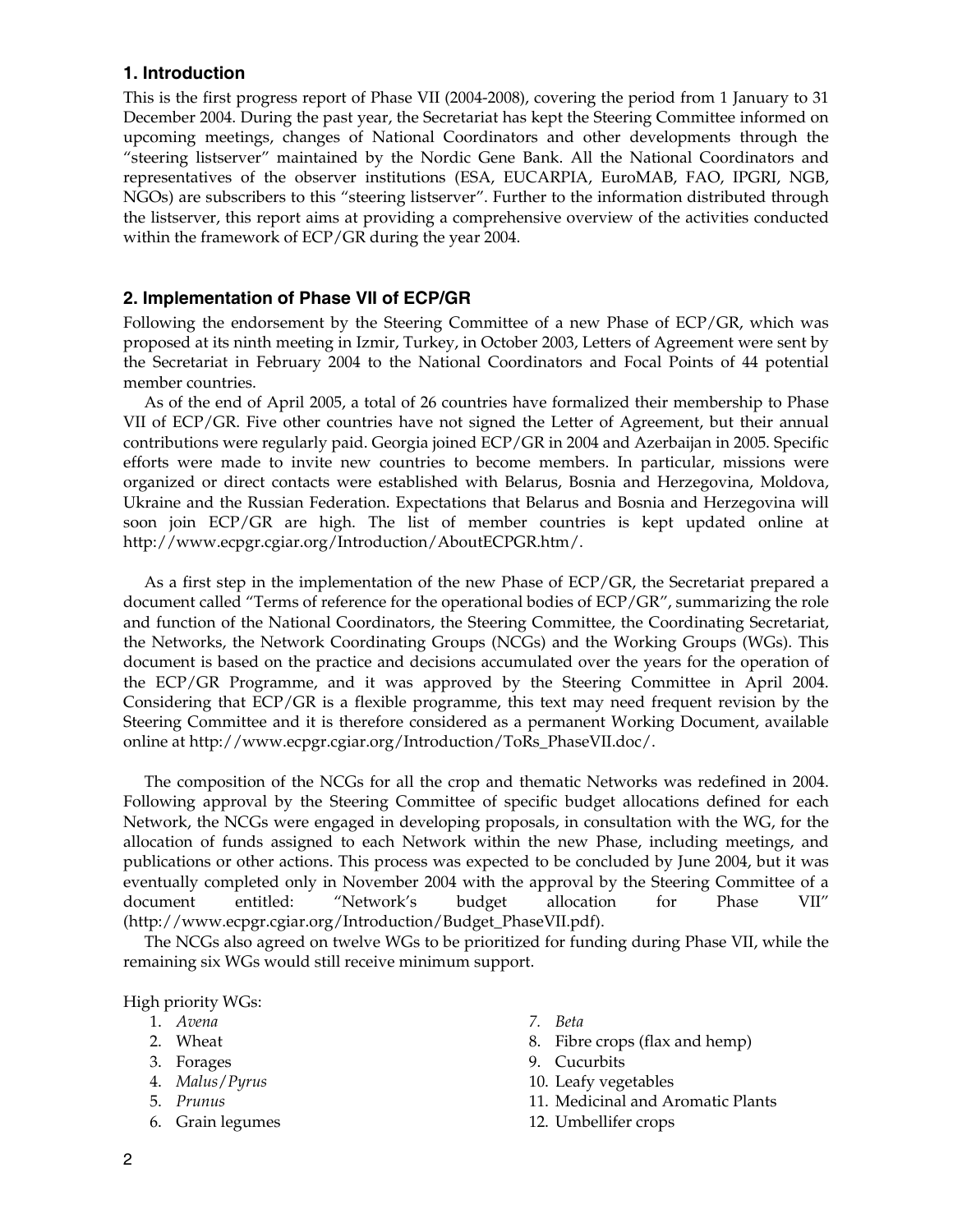Lower priority WGs:

- 1. *Allium*
- 2. *Brassica*
- 3. Barley
- 4. Potato
- 5. Solanaceae
- 6. *Vitis*

 In defining activities for Phase VII, NCGs decided to spend their funds for Working Group, *ad hoc* and Network meetings. Additionally, a proportion of the funds was allocated to actions such as laboratory production of microsatellites (Fruit Network), employment of a scientist to upgrade databases (Sugar, Starch and Fibre Crops Network), publications and collecting missions (wild oats and *Aegilops*).

 The choice to use funds for actions rather than for meetings has required a reduction of the previously agreed country quota (number of WG meeting participants per country, funded by ECP/GR during Phase VII). In other words, the country quotas were originally granted to the countries on the assumption that most of the funds would be used for meetings. As it turned out that a significant proportion of funds would be used for actions, funds allocated to meetings would no longer be sufficient to cover the cost of participation of as many WG members as allowed by the original country quota. Therefore, the Secretariat proposed to reduce the quota by about 30%. Following consultation with the Steering Committee on the listserver, the proposal from the Secretariat was provisionally accepted, with the request to reconsider the whole issue at the Mid-Term Steering Committee meeting.

The proposed changes in country quota are summarized below:

- **Category A** (Armenia, Albania, Azerbaijan, Bulgaria, Estonia, Georgia, Latvia, Lithuania, Macedonia FYR, Malta, , Serbia and Montenegro): **Reduced from 10 to 7**.
- **Category B** (Cyprus, Croatia, Iceland, Romania, Slovakia, Slovenia): **Reduced from 11 to 8**.
- **Category C** (Czech Republic, Finland, Greece, Hungary, Ireland, Israel, Poland, Portugal, Turkey): **Reduced from 13 to 9**.
- **Category D** (Austria, Belgium, Denmark, The Netherlands, Norway, Spain Sweden, Switzerland): **Reduced from 15 to 11.**
- **Category E** (France, Germany, Italy, United Kingdom): **Reduced from 18 to 13.**

## **3. Activities carried out within the Networks**

#### **3.1 Cereals Network**

The **Cereals Network Coordinating Group** was defined, consisting of seven members. It represents the three main crops *Avena*, barley and wheat, and the activities on rye and triticale. Its members are Helmut Knüpffer, Gatersleben, Germany (Network co-Chair, barley); Annick Le Blanc, Surgères, France (Network co-Chair, wheat); Christoph Germeier, Braunschweig, Germany (*Avena*); Marja Jalli, Jokioinen, Finland (barley); Andreas Katsiotis, Athens, Greece (*Avena*); Gert Kleijer, Nyon, Switzerland (wheat, triticale); Wieslaw Podyma, Radzików, Poland (*Avena*, rye); Iva Faberová, Prague, Czech Republic (reserve candidate).

 The NCG prioritized the *Avena* and Wheat WGs for Phase VII. The Barley WG is a lower priority.

 Phase VI funds were used to organize an *ad hoc* **Barley meeting** in conjunction with the ninth International Barley Genetics Symposium (IBGS), Brno, 20 June 2004. Ten participants from the WG finalized its priorities in relation to four priority areas: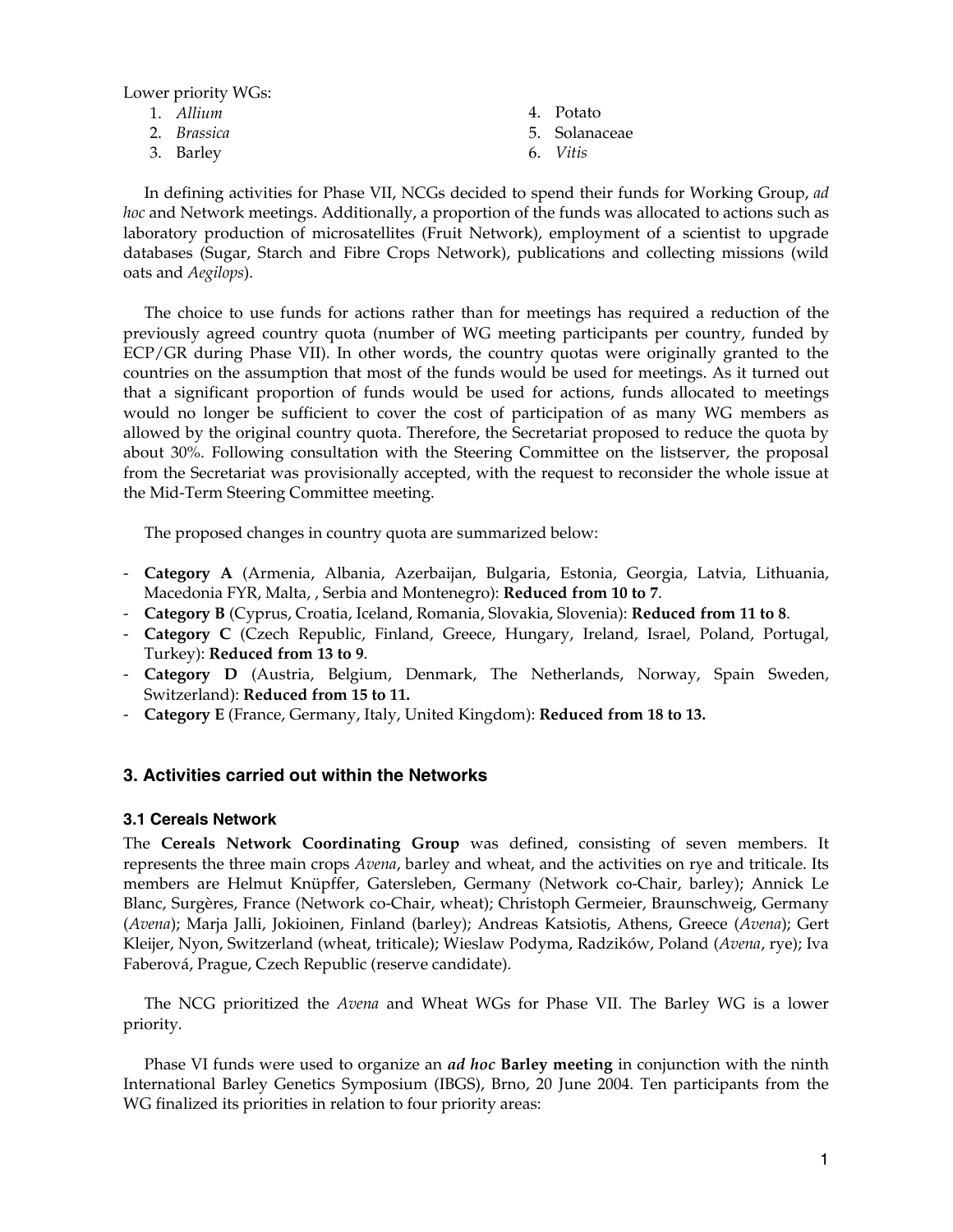- Characterization and evaluation: completion and study of the Barley Core Collection using molecular markers, pre-breeding and base-broadening; ring test or net blotch;
- Task sharing: identification of duplicates; safety-duplication;
- *In situ* and on-farm conservation: coordination with the EU project PGRForum;
- Documentation and Information: development of the ECP/GR Barley Database, also in the context of international cooperation.

 Some of these priority actions were channelled into initiatives during the following IBGS workshop, in which a group was formed to prepare a strategy concept note on pre-breeding and base-broadening, to be submitted to FAO for funding. The aim to create a "one-stop shop" for barley germplasm information worldwide was strengthened by the decision of the European Barley Database (IPK), the Barley Genetic Stocks Database (NGB) and the Global Inventory of Barley Genetic Resources (ICARDA) to join forces. A meeting of database managers to establish links between these databases is planned for 2005.

An *Avena WG ad hoc* meeting was held in conjunction with the VII<sup>th</sup> International Oat Conference in Helsinki, Finland, 17-22 July 2004, which was attended by a number of *Avena* WG members. Issues discussed included the possibility of having areas of primary habitat for three rare oat species (*Avena maroccana*, *A. murphyi* and *A. insularis*) in Morocco, Spain and Italy respectively preserved for *in situ* conservation. The country representatives would need to pursue this with their respective government agencies. Further to this, ECP/GR funds were allocated by the Network to collect the former three species during 2005. The Group started discussion for the preparation of a project proposal to be submitted for funding under Council Regulation 870/2004, as a follow-up to the project on "Evaluation and enhancement of *Avena* landrace collections for extensification of the genetic basis of *Avena* for quality and resistance breeding", which was funded under Council Regulation 1467/94. The Chair of the *Avena* Working Group, Mike Leggett, announced his retirement in December 2004 and the Group selected Andreas Katsiotis of the Agricultural University of Athens as interim Chair, to be confirmed at the next full *Avena* WG meeting.

 An *Avena ad hoc* **meeting** to advance the preparation of the above-mentioned project proposal for Council Regulation 870/2004 was held on 28 November 2004 at the Nordic Gene Bank in Alnarp, Sweden. The meeting, attended by six participants, laid the basis for the preparation of a project proposal to further evaluate *Avena* accessions, as a follow-up to the GenRes project that was recently concluded. The new proposal will probably focus on a larger subset of European *Avena* accessions, including landraces from countries that were under-represented in the previous project (Italy, Portugal, Spain, etc.) and wild accessions such as *A. strigosa* and *A. abyssinica.* Evaluations would focus on quality aspects such as mycotoxins, protein content, fibres, β-glucans, fatty acids, antioxidants, phytosterols, phytates, cadmium and heavy metals. Potential partner institutions wishing to join the project can request further information from the project coordinator, A. Katsiotis (email:katsioti@aua.gr).

 The **Cereals News Bulletin***,* an initiative of the Cereals Network to exchange information on work related to cereals, was developed and launched on-line on the Cereals Web pages section. The event was also announced in *Plant Breeding News* (an Electronic Newsletter of Applied Plant Breeding), issue 152 of 21 December 2004.

 **Plans for the Cereals Network activities in 2005** include **missions to collect wild oats** in Italy, Morocco and Spain and rare *Aegilops* in Israel. The **second meeting of the Wheat Working Group** is planned in La Rochelle, France, on 22-24 September. Topics of the agenda include an update on the status of national collections, reviewing the progress of the central database, exploring possibilities for the preparation of a collaborative project proposal, etc.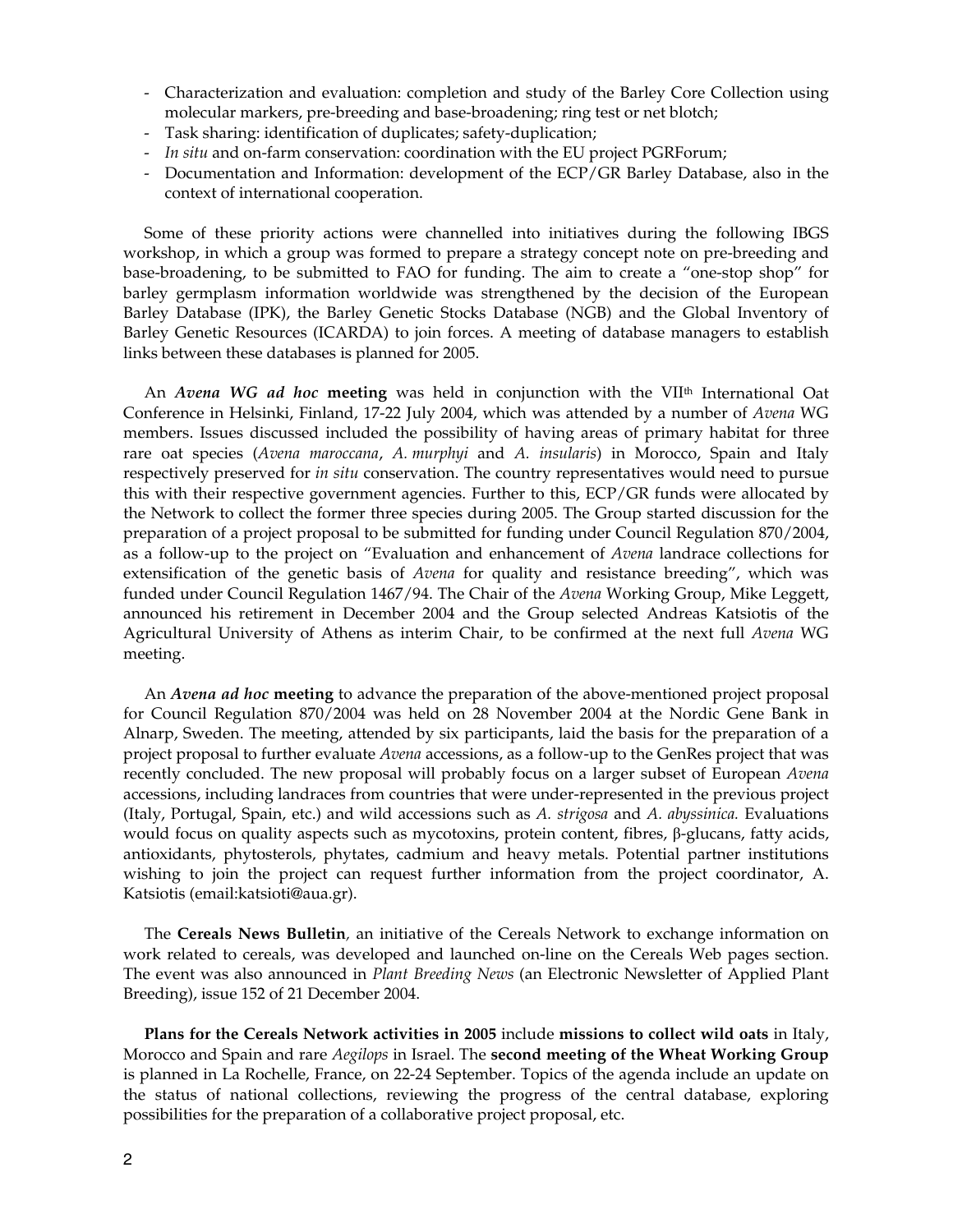#### **3.2 Forages Network**

The **Forages Network Coordinating Group** was defined, consisting of seven members: Beat Boller (Network coordinator), Zürich, Switzerland; Evelin Willner, Malchow/Poel, Germany; Petter Marum, Ilseng, Norway; Lajos Horváth, Tápiószele, Hungary; Magdalena Ševcíková, Zubrí, Czech Republic; Valeria Negri, Perugia, Italy; Loek van Soest, Wageningen, The Netherlands.

The Forages Working Group is considered a priority Group for Phase VII.

 A description of the regeneration standards used for forage species in each country's respective genebank was collected by the Group. These standards are available from the Forages Working Group Web site at: http://www.ecpgr.cgiar.org/Workgroups/forages/Forages8\_AppendixI.pdf/.

 **Plans for the Forages Network activity in 2005** include a **meeting of the Network Coordinating Group, jointly with some forage central database managers**. The meeting was held in Lindau, Switzerland on 21-22 April. Main objectives were to discuss progress made by the Working Group and review the workplan for the remainder of the Phase. A practical session was held with the intention of analyzing central databases and identifying the Most Original Samples. This exercise allowed the content of the databases to be improved through addition of new data exchanged during the meeting, and also allowed the identification of practical problems and possible solutions for database analysis. The database managers of the *Dactylis, Festuca, Lolium, Medicago, Phleum, Poa* and *Trifolium* databases should soon be in a position to make a proposal for "holders of primary collections". The intention to submit a project proposal to the EU was developed into a decision to prepare a project proposal on *Medicago* genetic resources, including the identification of a core collection. The status of safety-duplication and the table of regeneration standards adopted by the forage genebanks were reviewed. A fairly complete list of regeneration methodologies currently in use has already been published on the Forages WG Web site and is planned to be further improved, thereby considerably enhancing transparency of genebank operations.

The report of the eighth meeting of the Working Group on Forages, Linz, Austria, March 2003 was published by IPGRI in early 2005.

#### **3.3 Fruit Network**

The **Fruit Network Coordinating Group** was defined, consisting of five members: Ken Tobutt (Network Coordinator), East Malling, UK; Stein Harald Hjeltnes, Leikanger, Norway; Erika Maul, Siebeldingen, Germany; Marc Lateur, Gembloux, Belgium; and Jesus Ortiz, Madrid, Spain.

 The NCG prioritized the *Malus/Pyrus* and the *Prunus* Working Groups for Phase VII. The *Vitis* WG was assigned lower priority.

 It should be noted that the former database manager of the ECP/GR *Prunus* Database, Anne Zanetto, left her position at INRA, Bordeaux and moved to INRA, Montpellier, where she is now working on maize genetic resources. The new *Prunus* database manager appointed at Bordeaux is Emilie Balsemin. The Working Group on *Prunus* is looking forward to rapid progress in the development of the ECP/GR *Prunus* Database, which is currently the limiting factor slowing down further progress in the Group's activities.

 The report of the second meeting of the Working Group on *Malus*/*Pyrus*, Dresden-Pillnitz, Germany, May 2002, was published by IPGRI.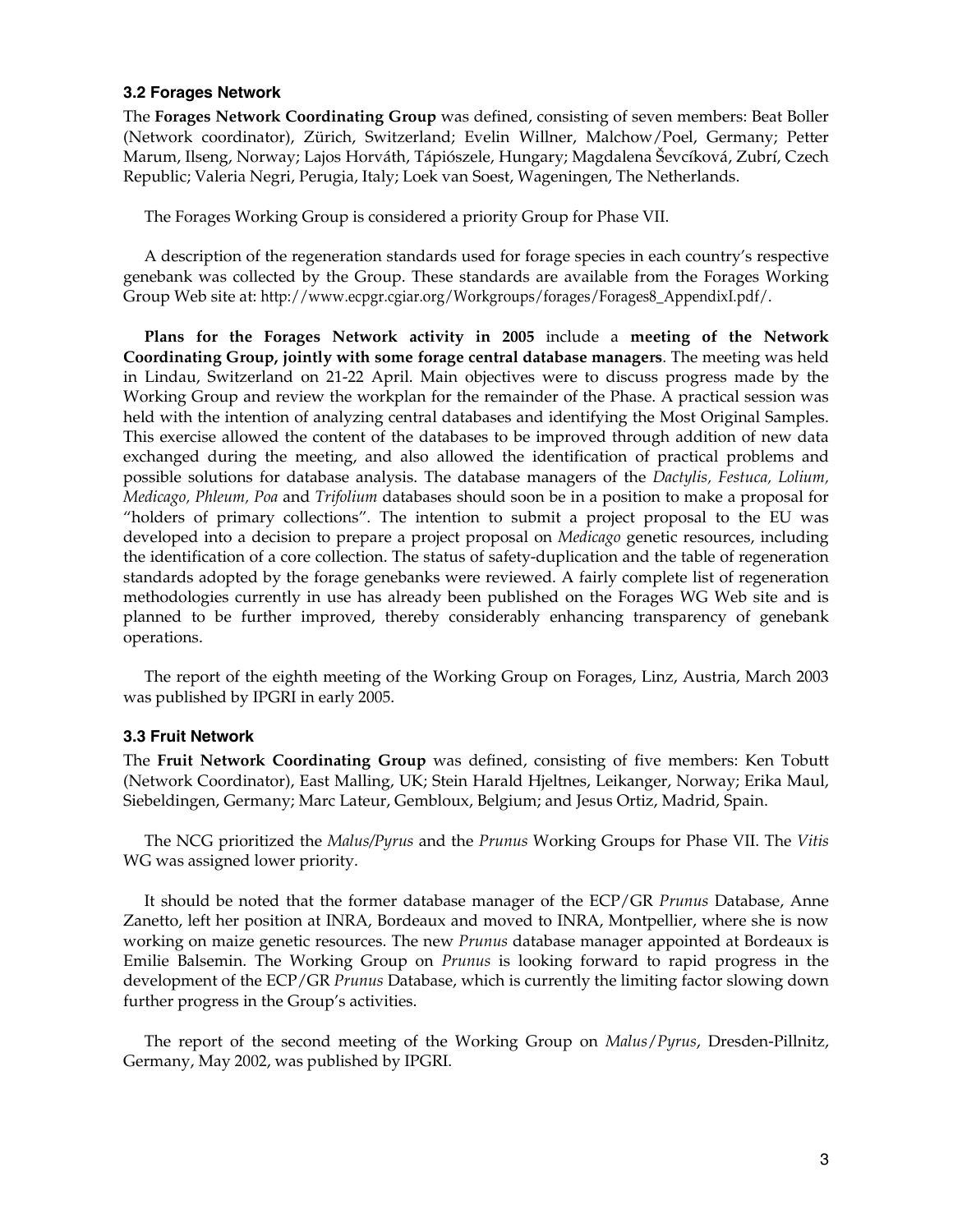**Plans for the Fruit Network activity in 200**5 include the organization of an *ad hoc* **meeting for the preparation of an EU project proposal** together with members of EUFORGEN. This meeting took place in Gembloux, Belgium, 18 February 2005 and was attended by the Chairs and vice-Chairs of the *Malus*/*Pyrus* and the *Prunus* Working Groups, as well as by two representatives of the EUFORGEN Noble Hardwood Network. Draft elements were laid down for a project proposal dedicated to sustainable management of European fruit and forest tree biodiversity and enhancement of its practical uses. Marc Lateur from the Agricultural Research Center, Gembloux, will be project coordinator.

 The **Working Group on** *Prunus* **is preparing for its seventh meeting** to be held in Larnaca, Cyprus, 1-3 December 2005. The Fruit EU project and the development of a European *Prunus* collection, within the framework of the AEGIS project, are the expected highlights of the agenda.

 An *ad hoc* meeting on *Malus* and *Prunus* microsatellite markers genotyping and a meeting on synonymy in *Pyrus* cultivars are also being prepared by the Network, to be possibly held in 2005 or 2006.

#### **3.4 Oil and Protein Crops Network**

The **Oil and Protein Crops Network Coordinating Group** was defined, consisting of four members: Mike Ambrose (Network Coordinator), Norwich, UK; Siyka Angelova, Sadovo, Bulgaria; Gérard Duc, Dijon, France; and Wojciech Święcicki, Poznan, Poland.

The Grain Legumes Working Group is considered a priority Group for Phase VII.

 A new on-line entry page was prepared for the ECP/GR *Vicia* spp. database, which is managed by the Institute of Plant Genetics, Bari, Italy. The database is now downloadable from the Web.

 The report of an *ad hoc* meeting on *Arachis* genetic resources in Europe, Plovdiv, Bulgaria, November 2002, was published by IPGRI.

**Plans for the Oil and Protein Crops Network activity in 2005** include the organization of an *ad hoc* **meeting on regeneration methods for Grain Legume genetic resources** in Valladolid, Spain, 22-23 September. The workshop aims at pinpointing the current problems in the management of grain legume germplasm, discussing appropriate management methodologies, proposing appropriate regeneration and management strategies for quality conservation and use of grain legume genetic resources, and identifying areas where further research is required. Further information is available from http://www.ias.csic.es/.

#### **3.5 Sugar, Starch and Fibre Crops Network**

The **Sugar, Starch and Fibre Crops Network Coordinating Group** was defined, consisting of six members: Lothar Frese (Network coordinator), Braunschweig, Germany; Andrea Carboni, Bologna, Italy; Bruno Desprez, Cappelle-en-Pévèle, France; Roel Hoekstra, Wageningen, The Netherlands; Martin Pavelek, Šumperk, Czech Republic; and Loek van Soest, Wageningen, The Netherlands.

 The NCG prioritized the *Beta* and the Fibre crops (flax and hemp) Working Groups for Phase VII. The Potato WG was assigned lower priority.

 Thanks to the ECP/GR-funded project "Characterization of flax genetic resources in Europe and data transfer to the **International Flax Database (IFDB)**", passport and characterization data were received from the genebanks of Bulgaria, Hungary, Romania, Russian Federation and Ukraine, resulting in an increase in size (currently 8387 accessions are held) and quality of the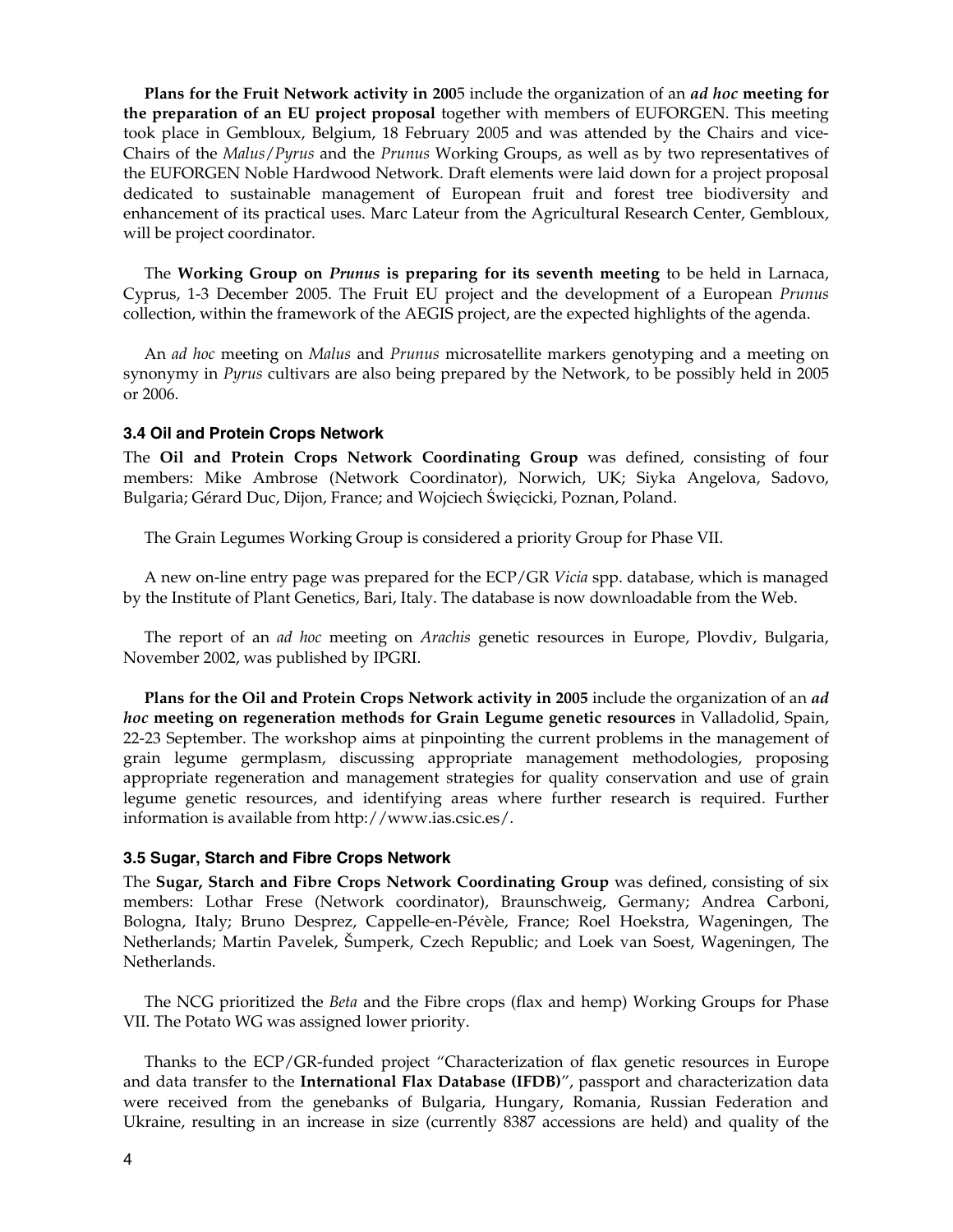IFDB. The flax accessions were evaluated for 16 morphological characters and showed substantial differences predominantly in the quantitative traits such as plant height and height to first branch. The IFDB is downloadable, and it is planned to make it searchable on-line soon.

 The **ECP/GR Hemp database**, which is managed by ISCI Bologna, is in the stage of hardware and software implementation. This database has also adopted the EURISCO Multicrop Passport Descriptor system and it was created starting with a download of hemp data from EURISCO. There are plans to develop the *Cannabis* Descriptors list in the near future. 1257 accessions from 37 countries are now held in the Hemp Database, which will be searchable on-line in the near future.

 The report of the second joint meeting of the Working Group on *Beta* and World *Beta* Network, Bologna, Italy, October 2002, was published by IPGRI.

**Plans for the Network activity in 2005** include the organization of the **third joint meeting of the ECP/GR** *Beta* **Working Group and World** *Beta* **Network.** The meeting is planned in Las Palmas, Gran Canaria, Spain, 16-19 October 2005. The agenda includes sessions on scientific, technical and financial aspects of *in situ* management, *in situ* management of wild *Beta* for breeding, review of the status of national collections and of the International Database for *Beta*, a critical assessment of the achievements of the Working Group and discussion of the next workplan. A visit will be made to the known *Beta* collection sites. Training will be given on threat assessment and population monitoring in the natural habitat.

 A **technical meeting of the Network's Central Crop Database managers** is scheduled in Braunschweig, Germany, 28 July 2005 to discuss the data models for flax and hemp, the progress achieved and the steps needed to upgrade the databases. Recommendations would be formulated, to be implemented mainly for the Flax and Hemp Databases by a scientist to be hired by the Network.

 A one-day **Potato WG** *ad hoc* **meeting** is planned (date to be determined) to discuss data documentation items, the composition of the variety core collection, sharing responsibilities, benefits from available molecular characterization projects, and relevant changes/developments at the institutions holding the germplasm.

#### **3.6 Vegetables, Medicinal and Aromatic Plants Network**

The **Vegetables, Medicinal and Aromatic Plants Network Coordinating Group** was defined, consisting of eight members: Grégoire Thomas (Network Coordinator), Rennes, France; Dave Astley, Wellesbourne, United Kingdom; Dea Baričevič, Ljubljana, Slovenia; Ietje Boukema, Wageningen, The Netherlands; Marie-Christine Daunay, Montfavet, France; Maria José Diez, Valencia, Spain; Joachim Keller, Gatersleben, Germany; and Aleš Lebeda, Olomouc, Czech Republic.

 The NCG prioritized the Cucurbits, Leafy Vegetables, Medicinal and Aromatic Plants and Umbellifer crops Working Groups for Phase VII. The *Allium*, *Brassica* and Solanaceae WGs were assigned lower priority.

 The second meeting of the Medicinal and Aromatic Plants (MAP) Working Group was held in Strumica, Macedonia FYR, 16-18 December 2004. The meeting, organized jointly with the MAP Working Group of SEEDNet (South East Europe Development Network on Plant Genetic Resources), was attended by representatives from 24 countries (including observers from Bosnia and Herzegovina, Russian Federation and Ukraine).

 The Group revised the list of ten priority species and made progress in the preparation of species-specific characterization descriptor lists, with responsibilities assigned to WG members for the final compilation of these lists. These descriptors are meant to characterize *in situ* populations and genebank accessions for their taxonomical and chemotaxonomical status, define morphological, chemical and genetic characteristics of genebank accessions for selection/breeding work and cultivar development, and find potential traits for food industry and trade. While the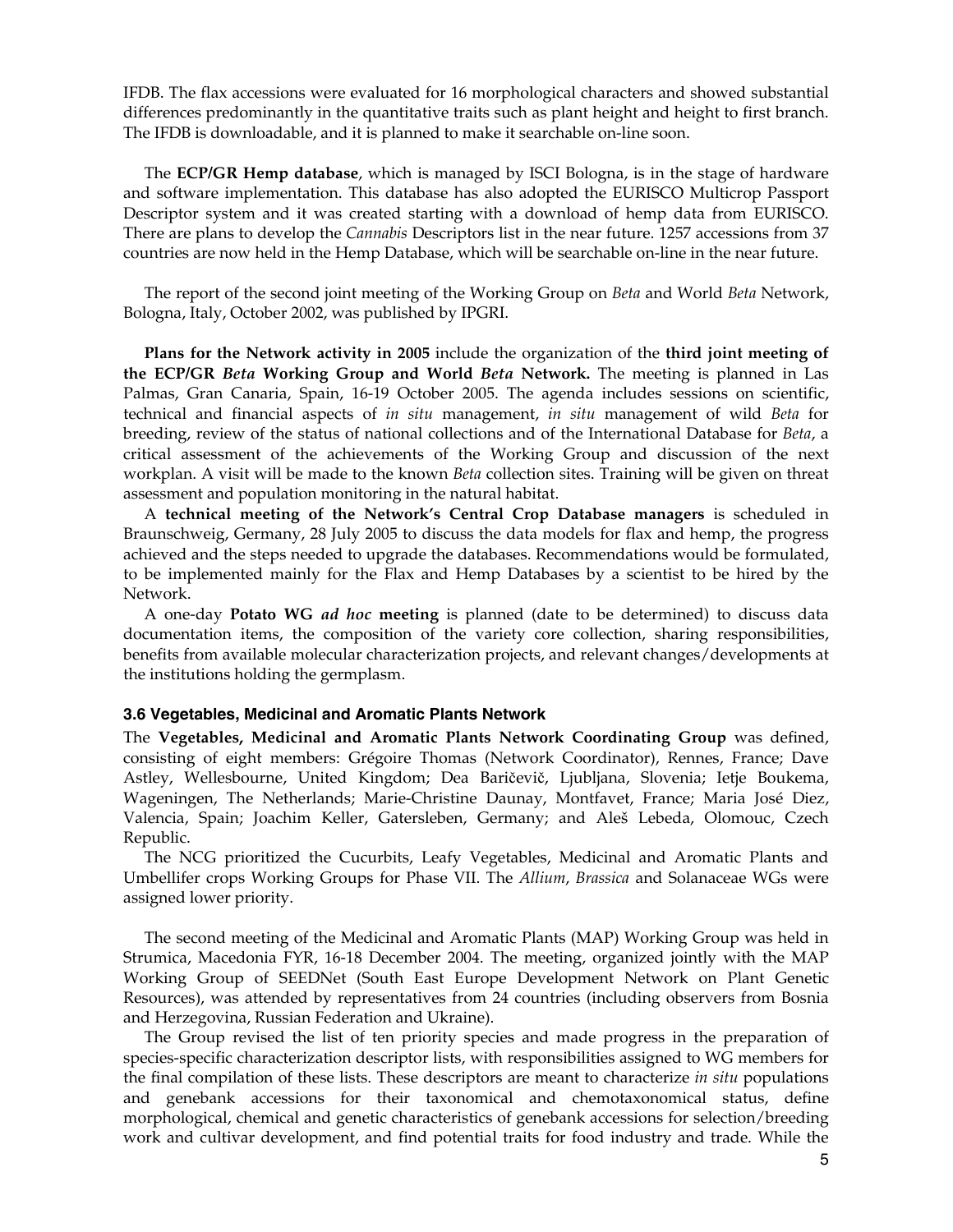SEEDNet group agreed to develop a central MAP documentation system with botanical, ecological, collecting, conservation and ethnobotanical data, the ECP/GR WG did not consider the establishment of any crop-specific central database to be a priority. On the other hand, the Group agreed that it was essential to submit a project proposal under Council Regulation 870/2004, since the topic of the Regulation relates to the WG objectives and strategy (long-term tasks). The project will be coordinated by Stephen Jury, University of Reading, UK (email: s.l.jury@reading.ac.uk).

 For the first time all the Powerpoint presentations given at the meeting were compiled into a CD-ROM for free distribution. A copy can be requested from the ECP/GR Secretariat. The presentations include country surveys on priority species and scientific presentations on cultivation, characterization and evaluation of medicinal and aromatic plants. The draft report of the meeting is available on the WG Web site at http://www.ecpgr.cgiar.org/Workgroups/Med\_aromatic/MAP2\_draft\_Jan2005.pdf.

 The **joint EGGNET final meeting and** *ad hoc* **Solanaceae Working Group meeting** took place at the Plant Genetics Institute in Bari, Italy, on 17-18 September 2004. The eggplant database, managed by the Botanical and Experimental Garden, Radboud University, Nijmegen, The Netherlands, was shown to be the most advanced of the solanaceous databases, thanks to progress made during the EU-funded EGGNET project. It is searchable on-line and includes primary and secondary characterization data with pictures. Import modules allow data contributors to extract and edit their own data directly. The database was developed using Open source software (mSQL), so other central databases will be able to use and adapt it. Plans were made to transfer software and knowledge from Nijmegen and CGN Wageningen to the manager of the ECP/GR pepper database, hosted by AARI, Izmir, Turkey. This database is making progress (6300 accessions), but is not yet available on-line. The ECP/GR tomato database, hosted by the Vavilov Institute (VIR) in St. Petersburg, Russian Federation, includes data received from 15 countries, but is not yet ready to be displayed on Internet. The two small *Physalis* and *Cyphomandra* passport databases, maintained by the University of Valencia, Spain made good progress and are already available on-line. The Solanaceae Working Group is focusing its efforts on raising the level of safety-duplication of the European Solanaceae crops. The definition of standard protocols for regeneration and seed storage of the various species was another objective of this meeting. Discussion started on a minimum list of about ten priority characterization descriptors. Agreed tables of descriptors and regeneration guidelines will be published in the final IPGRI report of this meeting. The ultimate objective of these common minimum characterization protocols is to allow the future addition of primary characterization data to the solanaceous Central Crop Databases.

 The report of the first meeting of the Working Group on Medicinal and Aromatic Plants, Gozd Martuljek, Slovenia, September 2002, was published by IPGRI.

**Plans for the Vegetables, Medicinal and Aromatic Plants Network activity in 2005** include the **organization of the first meetings of two new Working Groups**, respectively the **Cucurbits** WG (Plovdiv, Bulgaria, 1-3 September) and the **Leafy Vegetables** WG (Olomouc, Czech Republic, 13-14 October). The agendas of these meetings will include surveys of the status of collections in Europe, plans to improve central documentation of the respective crops, including development of appropriate descriptors, preparation of collaborative project proposals, etc.

#### **3.7 Documentation and Information Network**

The **Documentation and Information Network Coordinating Group** was defined, consisting of seven members: Frank Begemann (Network Coordinator), Bonn, Germany; Theo van Hintum, Wageningen, The Netherlands; Dražen Jelovać, Zemun Polje, Serbia and Montenegro (representing SEEDNet); Helmut Knüpffer, Gatersleben, Germany; Ahmet Semsettin Tan, Menemen, Turkey; Ian Thomas, Aberystwyth, United Kingdom; and Anne Zanetto, Montpellier, France.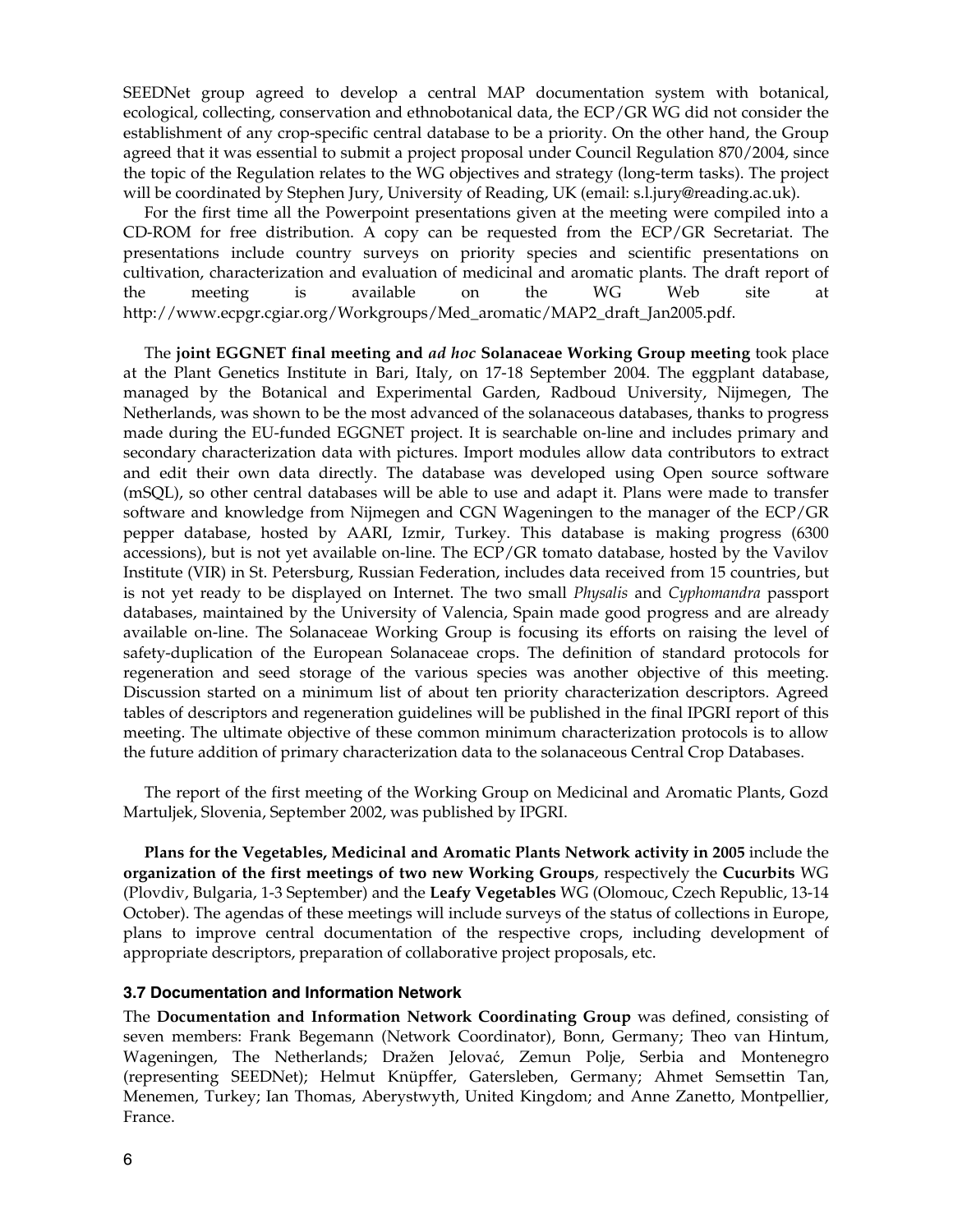The Network defined its structure, consisting of a Network Coordinating Group (NCG), with supervisory role, and two advisory bodies, with technical support functions, as follows: 1) EURISCO Advisory Group, with the function to monitor the progress of EURISCO and give advice on its further development; 2) Information and Communication Technology (ICT) Advisory Group (ICT/AG) offering its services to help and give advice to database managers.

 A **joint meeting of the EURISCO Advisory Group and the ECP/GR Documentation and Information Network Coordinating Group** was held in Wageningen, The Netherlands, on 5 March 2004. The objective was to set the scene for the preparation of a new project proposal to further develop EURISCO and the European PGR documentation system. The backbone of a project was laid out, including four elements: data standardization (revision of Multicrop and crop-specific descriptors); data schemas (using XML to increase the flexibility of data transfer); infrastructure upgrade (essentially the EURISCO infrastructure); capacity building (involving training at the country level). The Institute of Grassland and Environmental Research (IGER), Aberystwyth, United Kingdom, will take up the coordination of this project.

 As of 2004, the ECP/GR budget includes a contribution for the maintenance and development of the EURISCO catalogue, through actions such as providing training for the National Inventory Focal Points and improving the uploading mechanism, and improving the Web interface and userfriendliness of the catalogue. During 2004, no focal point training occurred, but the helpdesk mechanism was used to help new users to correctly and effectively use the upload mechanism, to respond to information requests (various dataset compilations were edited and provided upon request), and to compile a list of features to be implemented in the near future.

EURISCO maintenance activities were the following:

- Ancillary data updates: ancillary data was synchronized throughout the year (the FAO institute code's table must be manually downloaded, cleaned and loaded into the system);
- A series of predefined views were developed to address specialized dataset download requests. This function has not yet been published in the catalogue because allowing anyone to download large datasets could slow the response (network traffic) and be expensive (data line consumption cost). This feature will however need to be implemented as soon as possible;
- The upload procedure was revised to make the process faster and more reliable. In particular, the process was changed from an 'on-line session' to a 'batch session', to allow interaction with the user to continue without being hindered by the import procedure;
- All batch procedures were converted to system scripts to allow transparent and background scheduling of activities to occur;
- Import checking procedures were revised to correct some errors, extract more information and allow more flexibility in providing data;
- A new backup mechanism was implemented to ensure that data could be restored in a short time if there was some system or hardware malfunction;
- Other routine testing and maintenance.

The main activities planned for the near future are:

- *Improvement of the upload mechanism***.** The replication and publication strategy is under revision. The EURISCO uploading mechanism was developed to allow all members to participate in the process, meaning that it was necessary to adapt to the lowest common denominator. Today the situation is probably better, which may allow the development of a more decentralized system.
- *Improving the Web interface and user-friendliness of the catalogue***.** Some cosmetic changes need to be made, especially in the area of scroll-down menus. Many requests were received for being able to download datasets and these will have to be addressed as soon as possible. Some more options for searching and viewing will be considered.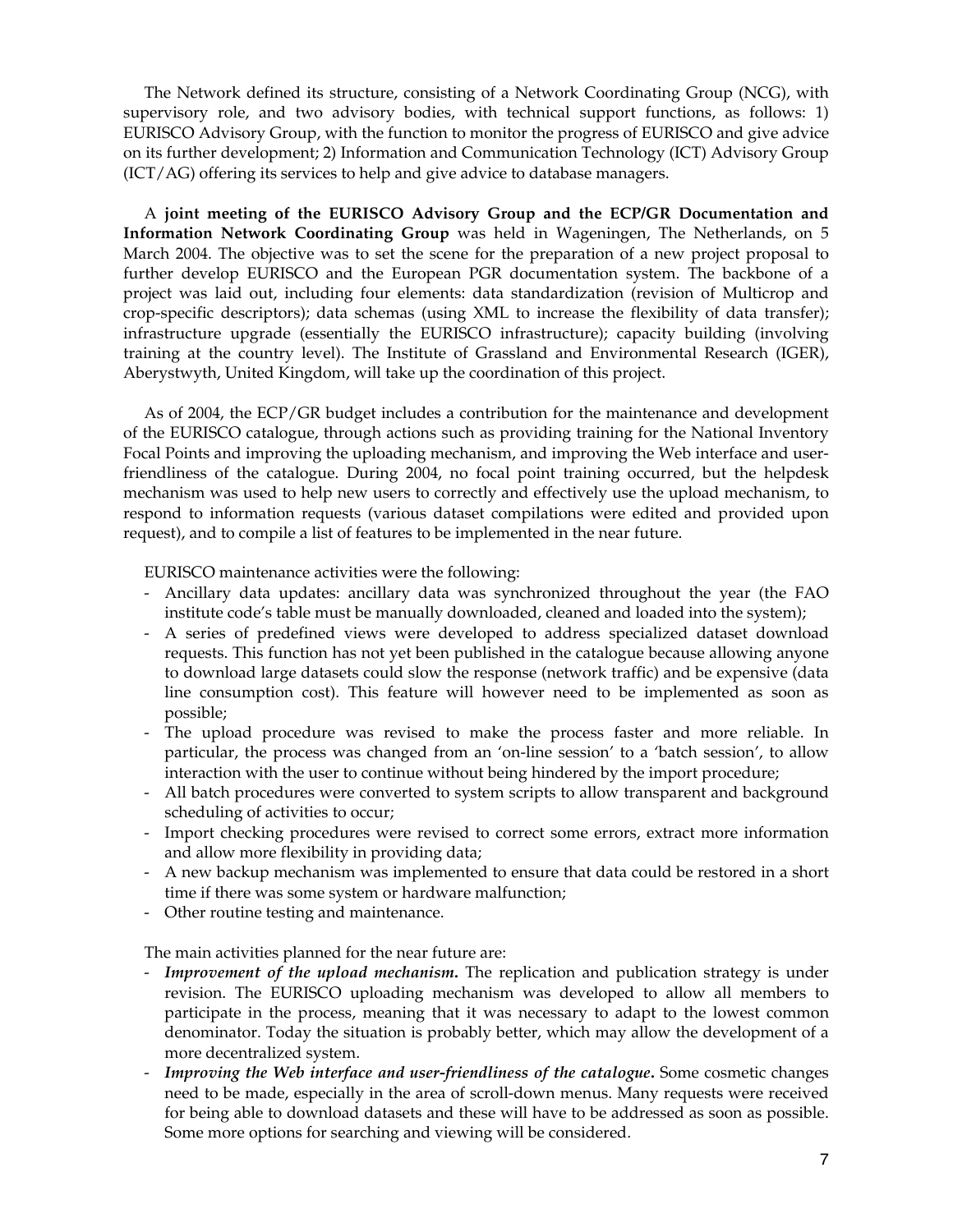- *Providing training to National Inventory Focal Points.* This activity is related to the previous two: once the system evolves, sub-regional workshops or individual trainings will need to be organized.

 After Brigitte Laliberté left her position in the Regional Office for Europe in early 2004, IPGRI decided to hire and fund new staff to support the maintenance and development of EURISCO. Consequently, as of December 2004, Sónia Dias is dedicating 50% of her time to EURISCO matters.

 Currently, EURISCO provides access to passport information on over 900 000 plant genetic resources accessions maintained *ex situ* in 25 European countries.

 A **Memorandum of Understanding** (MoU) regarding collaboration on the development of EURISCO, between IPGRI on behalf of the ECP/GR Secretariat and the National Focal Point (NFP) of the National Plant Genetic Resources Inventory, was signed by all the 41 countries participating in EURISCO, for the period 2004-2009. Of all the countries that could be expected to participate to the EURISCO initiative, only Belarus and Bosnia and Herzegovina have not yet identified a National Inventory Focal Point. The Secretariat will continue to make efforts to involve these missing countries, as appropriate.

 The **ECP/GR Web site** was revised and entirely updated in order to reflect the new organizational structure of ECP/GR (i.e. Networks and Working Groups). The process involved the production of both static (HTML code) and dynamic (ASP code) pages. New tools were developed for "Contacts" pages, where a link to the relevant member's institution has been added. An innovative system to display email addresses in order to reduce spamming has been applied to the entire Web site.

 A completely new section was developed for the ECP/GR-funded project AEGIS (A European Genebank Integration System) at http://www.ecpgr.cgiar.org/AEGIS/AEGIS.htm, where meeting reports, background documents and other reference information (i.e. contact lists) were published.

 The **Web entry pages of the European Central Crop Databases (ECCDBs)** have been continuously updated. There are currently 60 ECCDBs managed by 50 database managers. Of these 60 ECCDBs, 57 have a Web entry page and 38 provide on-line access to the data, with an additional 7 that provide at least off-line download possibilities. Eight databases are making available also characterization data, beside passport data. Fifteen databases are under construction. Of the 57 Web entry pages, 34 are maintained by the ECP/GR Secretariat. Access to the ECCDBs is facilitated through a single entry point at http://www.ecpgr.cgiar.org/Databases/Databases.htm.

**Plans for the Network activity in 2005** include the organization of a **second joint meeting of the EURISCO Advisory Group and the Network Coordinating Group**. This meeting was held in Bonn on 11 April 2005.

 One of the advisory bodies of the Network, i.e. the Information and Communication Technology (ICT) Advisory Group (ICT/AG) (former Internet Advisory Group) was dissolved. The Documentation and Information Network will however continue to offer an advisory role upon request.

 The role of the ECCDBs versus EURISCO was re-discussed. Several discrepancies between data available from EURISCO and from the central databases were noted and it was recommended to analyze the reasons for discrepancies and propose actions for improvement of data consistency. The role of ECCDBs, also including characterization and evaluation data, will be revisited in two years' time, at the EURISCO Advisory Group meeting which is planned for 2007 in Rome.

 Further development of EURISCO was discussed, as a central node for establishing a coherent European Information System under the auspices of ECP/GR, whereby *ex situ* and *in situ* data might be gathered, deposited and displayed through the same type of organizational and technical infrastructure. The development of a project proposal (EPGRIS-2) under the coordination of IGER,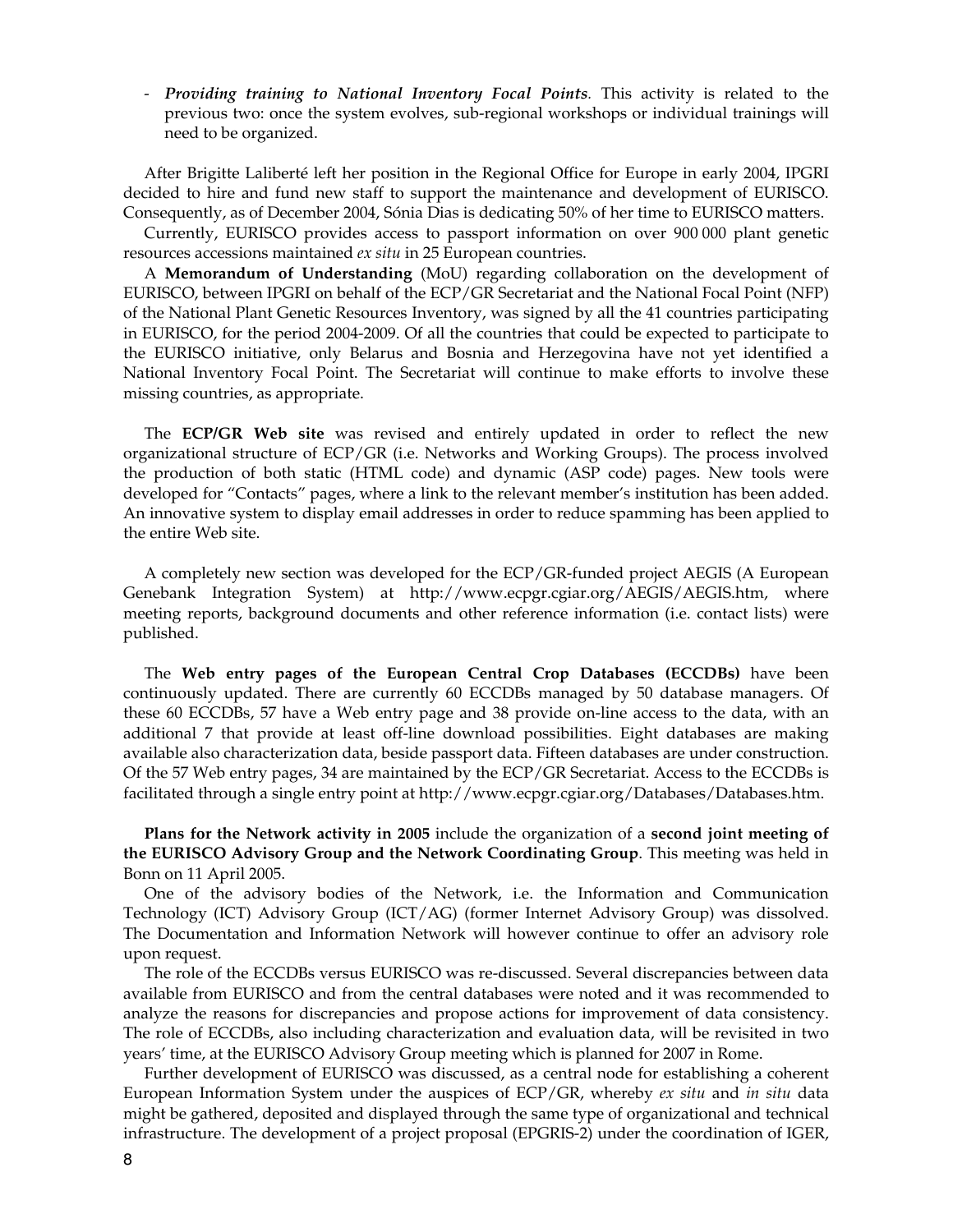United Kingdom, will consider standardization issues (passport and characterization/evaluation data), XML schema and organization of data flow, GIS-visualization and taxonomy issues, the creation of pilot crop portals and linkages with all related documentation systems.

#### **3.8** *In situ* **and On-farm conservation Network**

The *In situ* **and On-farm conservation Network Coordinating Group** was defined, consisting of six members: Nigel Maxted (Network Coordinator), Birmingham, UK; Lothar Frese, Braunschweig, Germany; Paul Freudenthaler, Linz, Austria; José Iriondo, Madrid, Spain; Valeria Negri, Perugia, Italy; and Zdeněk Stehno, Prague, Czech Republic.

 The Task Force for Wild Species Conservation in Genetic Reserves continued to be involved in the EU-funded project on "European Crop Wild Relative Diversity Assessment and Conservation Forum – PGRForum". PGRForum is composed of 23 national partners and 8 advisory board members and stakeholder representatives. The project is coordinated by Nigel Maxted and Shelagh Kell at the University of Birmingham, United Kingdom. During 2004, the project held two workshops. The first one on **population management and monitoring methodologies** took place 21-25 April 2004 in Minorca, Spain. The second was held in the Azores islands, Portugal, 8-11 September 2004, focusing on **genetic erosion and pollution assessment methodologies for European Crop Wild Relatives**.

 An offer from PGR Forum partners was made in early 2005 to hand over the documentation product of this project (i.e. the Crop Wild Relative Information System), to be maintained by IPGRI on behalf of ECP/GR. IPGRI accepted this task and is currently considering various options for linkage with EURISCO. For more information about PGRForum, including the Newsletter and workshop reports, visit www.pgrforum.org.

 Two project proposals are being prepared to be submitted to EC Regulation 870/2004. One is coordinated by Nigel Maxted, University of Birmingham, United Kingdom, focusing on the development of a European Genetic Resources *In situ* Information System (EGRISI). The second one (ONFARMSAFE), under the coordination of Valeria Negri, University of Perugia, Italy, is dedicated to describe on-farm conservation experiences in Europe, thereby facilitating information exchange on methods, techniques, utilization and marketing of products obtained from landraces.

**Plans for the Network activity in 2005** include the organization of the **final dissemination conference of the PGRForum project**, to be held in Agrigento, Italy, 14-17 September 2005. The ECP/GR Network will fund the participation of representatives of five PGR NGOs, two participants involved in protected area management activities, two botanic gardens and six genebanks.

#### **3.9 Inter-regional Cooperation Network**

The **Inter-regional Cooperation Network Coordinating Group** was defined, consisting of five members: Eva Thörn (Network Coordinator), Alnarp, Sweden; Marcello Broggio, Florence, Italy; Ladislav Dotlačil, Prague, Czech Republic; Vladimir Meglič, Ljubljana, Slovenia; and Bert Visser, Wageningen, The Netherlands.

 The NCG proposed to focus efforts in Phase VII on two areas of work, i.e. documentation and information systems, and policy implementation (directly related to task sharing and the establishment of the AEGIS project). On the other hand, it was decided to skip the area of onfarm/*in situ* management, which first needs to be developed within the European region. In addition to collaboration with the Sub-Saharan Africa networks, collaboration with the Central and West Asia and Northern Africa networks, including the Central Asian and Caucasus Network, seemed logical, given historical ties and ecological similarities (Mediterranean Basin).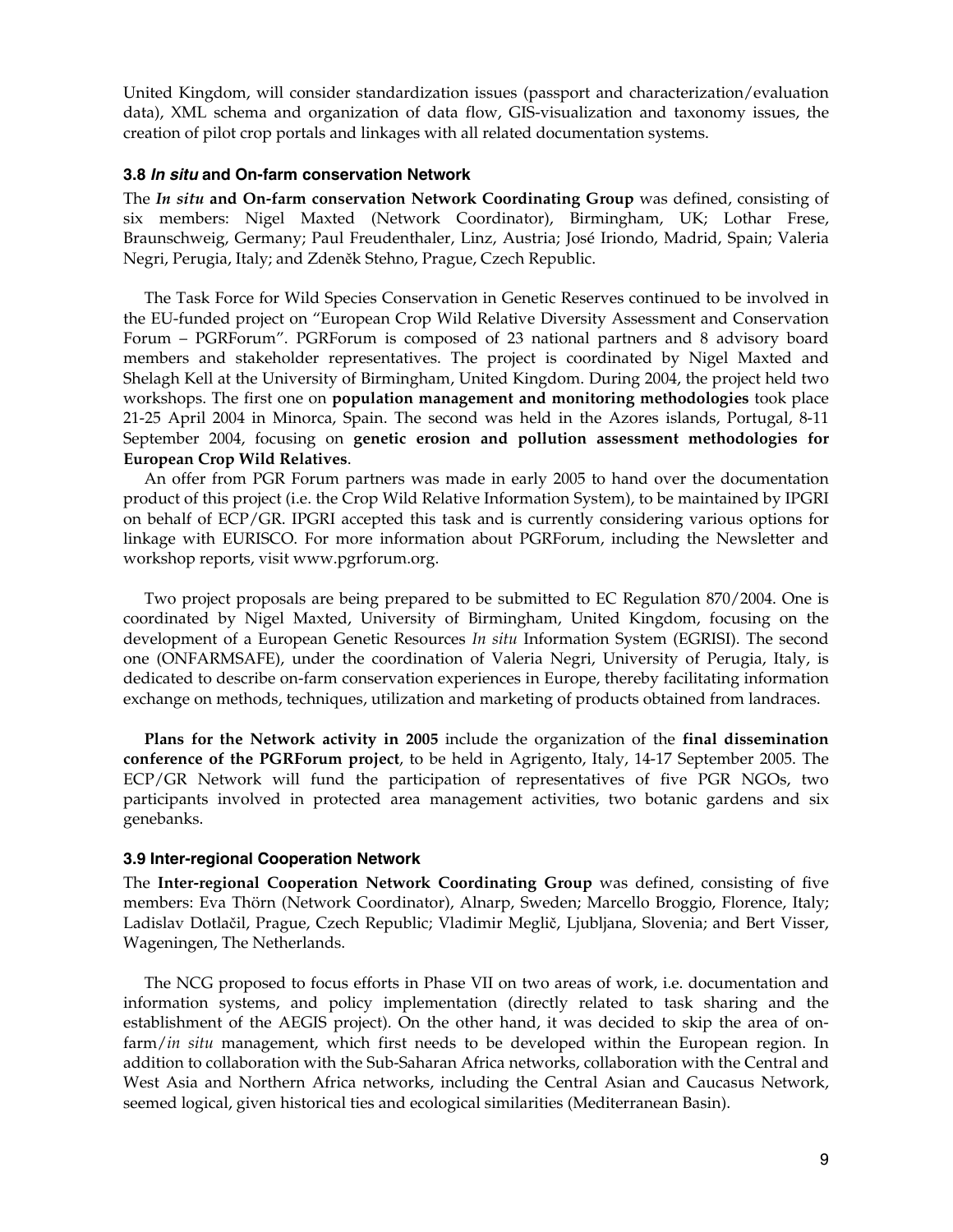A small **meeting of the Network Coordinating Group** planned for the first semester of 2005 was held to elaborate the agenda for the Network. This meeting took place on 5 April 2005 in Ljubljana, Slovenia. This was also attended by Raymond Vodouhe, coordinator of the West Africa PGR network GRENEWECA. He conveyed the message that the concept of sharing of responsibilities, as publicized by the ECP/GR circles, had taken root in that region, which is a gratifying result. The Network is anxious to continue collaboration with ECP/GR. In particular, training of trainers in various areas was requested. In order to facilitate the contacts and possible collaboration between regions, it was considered very important that the individual coordinators of the regional networks should be given the chance to meet and exchange information and ideas. Therefore a meeting between the African networks, CWANA and ECP/GR coordinators was proposed. It was proposed to use the small funds available to the Network to invite persons outside the ECP/GR region to relevant meetings.

 As a follow-up to the joint ECP/GR–GRENEWECA workshop held in Cotonou, Benin, in 2003, it was proposed to raise funds for training initiatives related to the EURISCO-system (and other relevant documentation aspects) and to invite key persons from other regions to these training activities.

#### **4. Thematic cross-cutting issues**

This new budget line is dedicated to thematic actions of cross-cutting interest for several Networks, such as in the area of *in situ*/on-farm conservation and management and overall policies for *ex situ* conservation. Proposals for specific actions can be raised by the NCGs and submitted to the Steering Committee for approval.

 During 2004, no specific actions were carried out, although plans were made for the use of these funds during Phase VII.

 A proposal for the use of part of these funds was made by the *In situ* and on-farm conservation Network, to allow PGR genebank representatives to attend the Crop Wild Relative Conference in Agrigento in 2005 (see *In situ*/On-farm Conservation Network). The initiative has also been taken to hold an NGO and PGR networking meeting, although this still needs further planning.

 Another proposal was put up for consideration, i.e. the organization of a meeting on genebanks and genomics (should genebanks dedicate their efforts to DNA collections or molecular testing?).

 An initiative taken by the ECP/GR Secretariat to strengthen collaboration between genebanks and the private sector for the regeneration of endangered vegetable accessions was continued in 2004, following a proposal made during the ECP/GR Vegetables Network meeting in Skierniewice, Poland in May 2003. The proposal was welcomed by the Network and the ECP/GR Secretariat was given responsibility to collect requests for help from genebanks and offers to contribute to regeneration work by breeding companies. Several expressions of interest in this initiative were obtained from breeders from Italy, the Netherlands and Spain (a list is available from the Secretariat). However, there were no corresponding requests from genebanks to use the services of the breeders.

 As positive results, a couple of bilateral and within-country initiatives were started following the ECP/GR proposal, but none of them required the coordination of the Secretariat or any legal or technical advice. In Germany, the genebank of IPK found private partners who were willing to help in the regeneration of wild *Allium* accessions. In Italy, the University of Catania signed a Memorandum of Understanding with a consortium of private breeders, establishing conditions for activities of mutual interest regarding regeneration, characterization and evaluation of vegetable species i.e. Brassicaceae, Solanaceae, Liliaceae and Umbelliferae.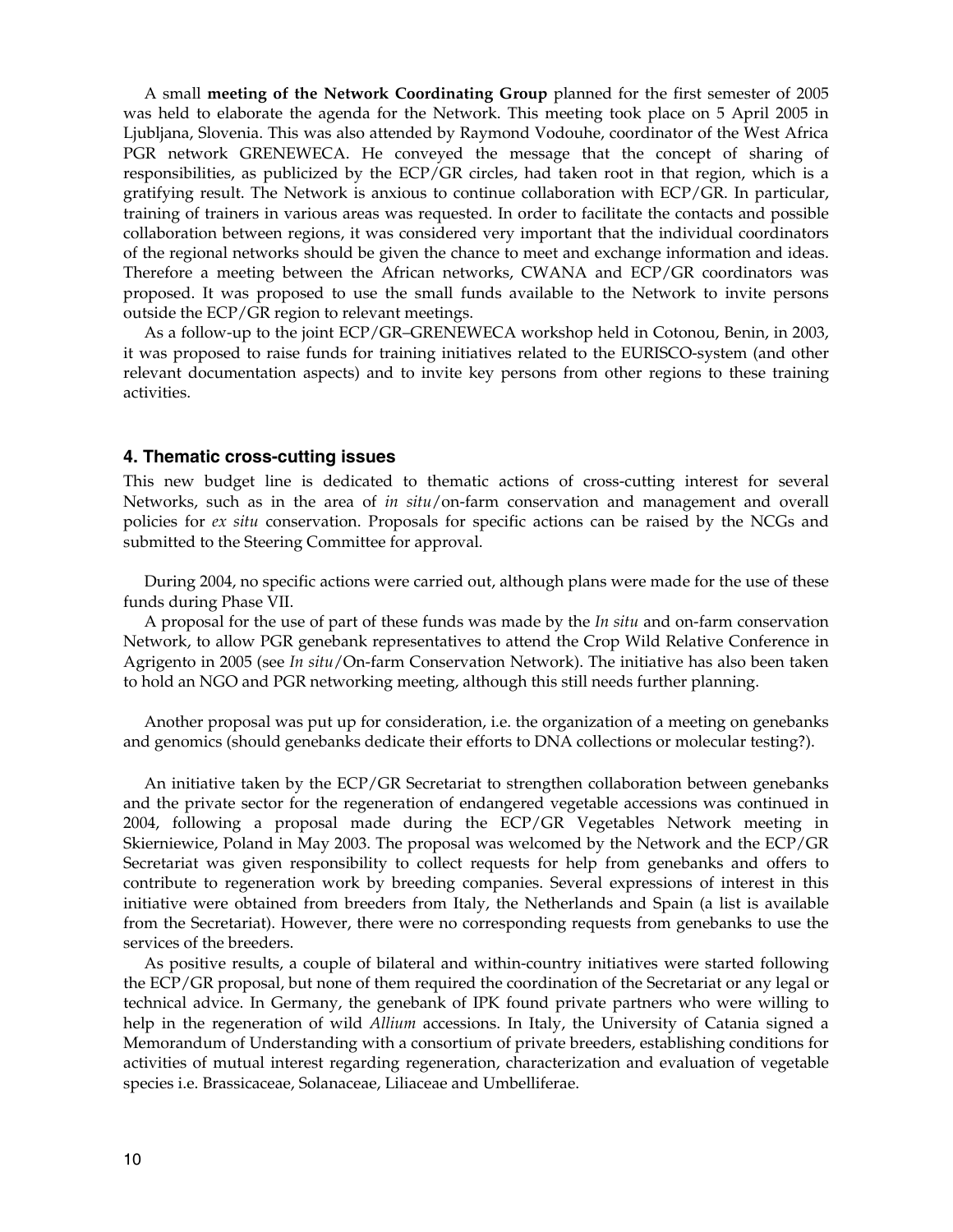## **5. Public awareness**

The **ECP/GR Web site** was revised and entirely updated (see Documentation and Information Network).

 Further public awareness activities involved the **production of ECP/GR pens and a leaflet** detailing the priorities and objectives of the Programme during Phase VII. The leaflet includes two inserts, one listing the member countries and the European Central Crop Databases and the other presenting the AEGIS project. This material is being distributed during meetings and related events.

 Other public awareness initiatives proposed for action are listed below. Comments from the Steering Committee on the opportunity for the Secretariat to undertake, promote or coordinate these actions would be very welcome.

- Consultancy to gather information on the use of genebank material: what is the level of exchange of seed samples from European genebanks? What is the destination of the seed samples? What use is made of them?
- Development of a package of seeds of traditional varieties to be grown for display and multiplied by genebanks for distribution to the general public. Development of a common strategy to promote this type of initiative as a Europe-wide public awareness effort (five people for a 1-day meeting).
- ECP/GR brochure for the wider public (in paper form and as an electronic template), to be prepared in collaboration with NGOs. This initiative is under discussion with Pro Specie Rara. The objective would be to enhance PGR visibility, encourage the public to request increased availability of PGR, and inform the public about the threats of genetic erosion).

## **6. AEGIS project**

During its ninth Steering Committee meeting in October 2003 in Izmir, Turkey, the ECP/GR Steering Committee (SC) approved funding of a feasibility study project on sharing of responsibilities as a possible model for A European Genebank Integration System (AEGIS). The ECP/GR Secretariat formulated a draft proposal which was circulated to the ECP/GR SC in December 2003 for selection of an **AEGIS Steering Committee, terms of reference of project manager, project partners, and model crops.** The commented proposal was finalized in January 2004 by the ECP/GR Secretariat and it has been approved by the ECP/GR SC.

 A **Web Site on the AEGIS project** was launched in May 2004 containing all information, relevant documents, meeting reports and updates on activities. An AEGIS logo has been designed and published. The AEGIS Web site is available on line at http://www.ecpgr.cgiar.org/AEGIS/AEGIS.htm/.

 The **first meeting of the AEGIS Steering Committee** was held at IPGRI in Rome on 1 March 2004. Eva Thörn was elected Chair of the SC. The AEGIS Project Document "Sharing of long-term conservation responsibilities as a possible model for 'A European Genebank Integration System' AEGIS" was finalized. The Project Document together with the report from the meeting can be found on the AEGIS homepage.

 Birgitte Lund was appointed as **Project Manager** for development of a European Genebank Integration System and started working at IPGRI Headquarters in Rome on 17 August 2004.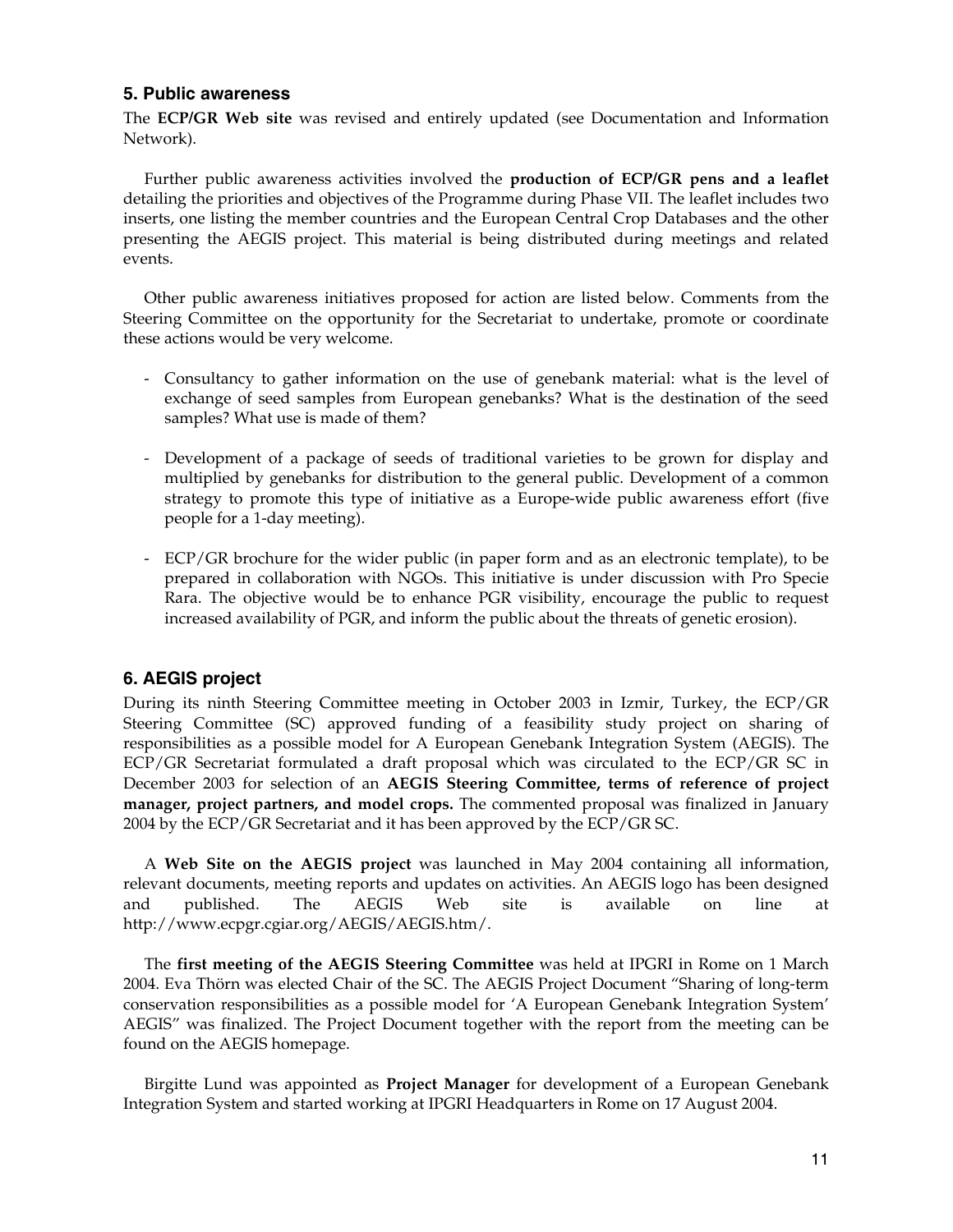During September 2004 eleven countries via their respective National Coordinators, the Nordic countries via the director of the Nordic Gene Bank, and the South East Europe Development Network on Plant Genetic Resources (SEEDNet) via the SEEDNet coordinator have been invited and confirmed their participation in the AEGIS project. Information about the crop(s) and institutions for which each project partner is responsible is published on the AEGIS home page.

 An informal sub-group of the AEGIS SC met in Rome in November 2004 to discuss progress of the project and prepare the **start-up AEGIS meeting for the project partners**, which was held on 26-27 November 2004 at the Nordic Gene Bank in Alnarp, Sweden. The aim of the meeting was to inform and update the project partners and for the project partners to prepare a workplan for the next two years based upon presentations and the AEGIS Project Document. The report of the AEGIS start-up meeting, including the workplans of the *Allium*, *Avena*, *Brassica* and *Prunus* subgroups, is available from the AEGIS Web site.

 Germany and the Netherlands have independently made **additional voluntary contributions** to the AEGIS project of 5000 euro each. Similar contributions from other ECP/GR countries could be an option, to obtain missing funds for the budget of the second year of the project.

 A **meeting of the AEGIS Steering Committee** is planned to take place in June 2005 in Rome, followed by a meeting of the AEGIS SC with representatives of the Global Crop Diversity Trust and by the Mid-term Project Partners meeting. These meetings are expected to bring the project forward, with the possible endorsement of a vision paper for A European Genebank Integration System. This paper would set out what the ideal scenario the AEGIS Steering Committee hopes to achieve through the AEGIS project. The objective is to share this vision widely with the ECP/GR technical partners and eventually with policy-makers in Europe.

#### **7. ECP/GR and the EU Programme on genetic resources for agriculture**

**Complementary Programme Module funds** from Phase VI were used to allow a Russian delegate to attend a meeting (Alnarp, Sweden, 28 November 2004) for the preparation of a project on *Avena*, to be submitted for funding under Regulation 870/2004.

 Council Regulation (EC) No 870/2004 was published in the Official Journal of 24 April 2004, establishing a Community programme on the conservation, characterisation, collection and utilisation of genetic resources in agriculture and repealing Regulation (EC) No 1467/94. The text of the Regulation is directly accessible from the ECP/GR home page at http://www.ecpgr.cgiar.org/.

 Several ECP/GR Working Groups are preparing project proposals for submission to the first call. Indeed, the text of the Regulation makes specific reference to the need to take into account programmes implemented under international frameworks, such as, *inter alia*, ECP/GR. There is therefore a high expectation from the groups to be able to implement part of their workplans with funding from the EC, as it was the case with the previous Regulation GenRes 1467/94. The first call for proposals was expected to be launched in 2004, but it was eventually postponed and is now expected any time in 2005.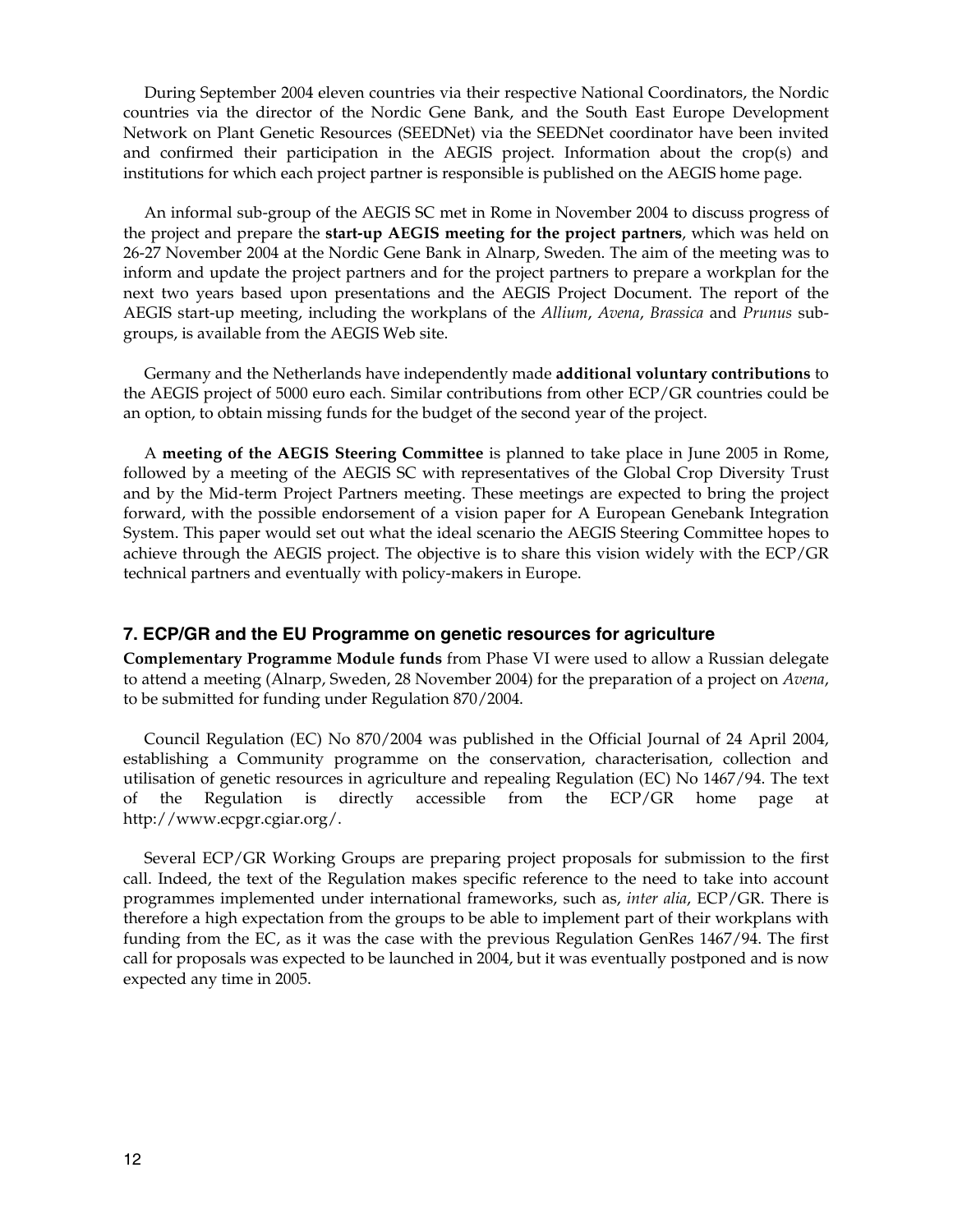# **8. Link with other Networks and initiatives**

The following interactions between ECP/GR and other Networks and initiatives took place during 2004:

- **SEEDNet.** A member of the ECP/GR Secretariat was welcomed as permanent observer in the Regional Steering Committee meetings of the Sida-funded South East Europe Development Network on Plant Genetic Resources. The ECP/GR Coordinator attended the first two meetings in Skopje, Macedonia FYR (April 2004) and in Banja Luka, Bosnia and Herzegovina (September 2004). The close linkage established with ECP/GR can be exemplified by the agreement that SEEDNet representatives should be invited to participate in ECP/GR bodies and initiatives (Documentation and Information NCG, AEGIS project) and by the joint organization of WG meetings (see MAP meeting held in Strumica, Macedonia, FYR).
- **Global Crop Diversity Trust**. A close interaction with the Trust initiative and staff is maintained and developed, especially in the context of the AEGIS project.
- **European Commission**. The Secretariat is involved in facilitating the preparation of several project proposals to be submitted under Regulation 870/2004.
- **EUCARPIA**. During the 17th general Congress held on 8-11 September in Tulln, Austria, arrangements were made to invite EUCARPIA to join the Steering Committee of ECP/GR as observer. The new president of EUCARPIA, Jaime Prohens, subsequently joined the Steering Committee listserver and will be invited to the next Steering Committee meeting.
- **EUFORGEN**. A dialogue between the Noble Hardwood Network of EUFORGEN and the Fruit Network of ECP/GR was initiated with the aim to prepare a joint project proposal on the sustainable management of European fruit and forest tree biodiversity.

# **9. Publications**

The following **ECP/GR publications were produced in 2004** and can be obtained free of charge from the Secretariat. These publications are also available in electronic format through the ECP/GR Web site (www.ecpgr.cgiar.org/Publications/Publications.htm).

- Report of the second meeting of the Working Group on *Malus/Pyrus*, Dresden Pillnitz, Germany, May 2002;
- Report of the first meeting of the Working Group on Medicinal and Aromatic Plants, Gozd Martuljek, Slovenia, September 2002;
- Report of the second meeting of the Working Group on *Beta*, held jointly with the World *Beta* Network meeting, Bologna, Italy, October 2002;
- Report of an ad hoc meeting on *Arachis* genetic resources, Bulgaria, November 2002;
- Report of the eighth meeting of the Working Group on Forages, Linz, Austria, March 2003 (produced in 2005).

# **Electronic documents:**

- Part I of the report of a Vegetables Network and *ad hoc* Leafy Vegetables meeting, Skierniewice, Poland, May 2003;
- Part I and Book of abstracts of the Sixth meeting of a Working Group on *Prunus*, Budapest, Hungary, June 2003;
- Part I of the report of a Cereals Network, Yerevan, Armenia, July 2003;
- Minutes of a Working Group on Barley. *Ad hoc* meeting, Brno, Czech Republic, June 2004;
- Minutes of a Working Group on *Avena*. *Ad hoc* meeting, , Helsinki, Finland, July 2004;
- Part I of the report of a Working Group on Medicinal and Aromatic Plants. Second Meeting, Strumica, Macedonia FYR, December 2004;
- Minutes of a Working Group on *Avena*. *Ad hoc* meeting, Helsinki, Finland, July 2004.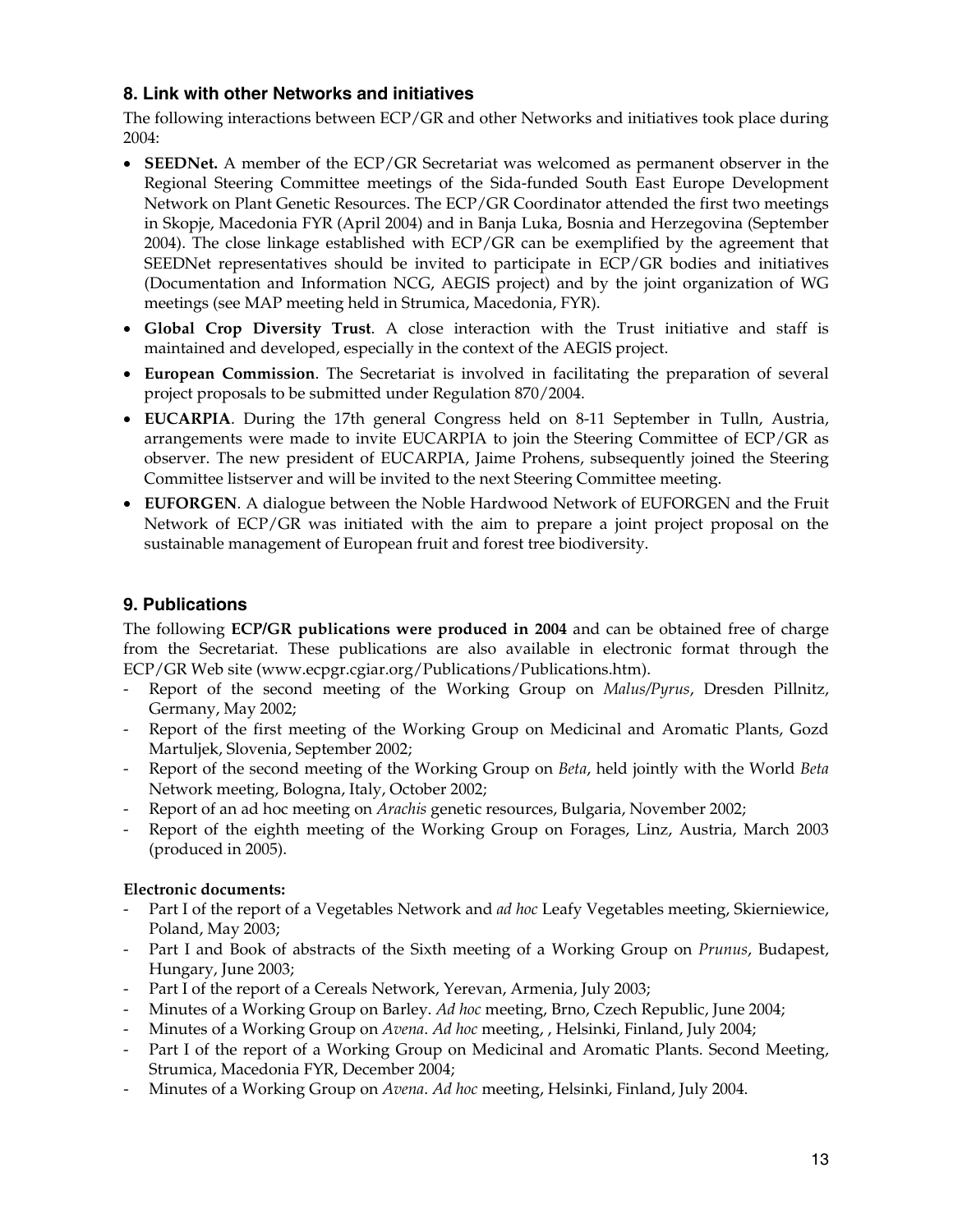Issues 28 and 29 of the IPGRI Newsletter for Europe were also published in 2004 with partial support from the ECP/GR budget.

 The following poster was presented at the first Solanaceae genome workshop, held in Wageningen, the Netherlands, 19-21 September 2004: Solanaceae genetic resources in Europe. The ECP/GR Working Group (by M.C. Daunay, W. von Dooijeweert and L. Maggioni).

 The following ECP/GR-related paper was published and is also electronically available at http://www.ecpgr.cgiar.org/Introduction/Proceedings\_ArticleLM.pdf:

Maggioni, L. 2004. The ECP/GR, an example of cooperation for crop genetic resources in Europe. Pp. 58-67 *in* Strengthening policy and institutional frameworks for conservation and sustainable use of plant genetic resources – National programmes and networks as strategic tools. 1-10 October 2002, Zschortau, Germany (J.M.M Engels, D. Kiambi, J. Watts and I. Zoungrana, editors). International Plant Genetic Resources Institute.

## **Publications in preparation:**

- Report of a Vegetables Network and *ad hoc* Leafy Vegetables meeting, Skierniewice, Poland, May 2003;
- Report of a Cereals Network meeting, Yerevan, Armenia, July 2003;
- Report of the sixth meeting of the Working Group on *Prunus*, Budapest, Hungary, June 2003;
- Report of the first meeting of the Working Group on *Vitis*, Palič, Serbia and Montenegro, June 2003;
- Report of the second meeting of the Working Group on Potato, Hamburg, Germany, July 2002;
- Report of the ad hoc meeting of the Solanaceae Working Group, Bari, Italy, September 2004;
- Report of the second meeting of the Working Group on Medicinal and Aromatic Plants, Strumica, Macedonia FYR, December 2004;
- Report of a joint meeting of the Network Coordinating Group on Forages and Forage Database managers, Lindau, Switzerland, April 2005 (electronic version only).

# **10. Forthcoming ECP/GR meetings**

## **Meetings held in early 2005**

- Preparatory meeting for EU project proposal on wild fruit conservation, Gembloux, Belgium, 18 February 2005;
- Inter-regional Network Coordinating Group, Ljubljana, Slovenia, 5 April 2005;
- Documentation and Information Network Coordinating Group and EURISCO Advisory Group, Bonn, Germany, 11 April 2005;
- Forages Network Coordinating Group meeting, jointly with forage database managers, Lindau, Switzerland, 21-22 April 2005.

## **Other meetings planned for 2005**

- Technical meeting of the Starch and Fibre crops database managers to discuss the data models for flax and hemp, Braunschweig, Germany, 28 July 2005;
- First meeting of the Working Group on Cucurbits, Plovdiv, Bulgaria, 1-3 September 2005;
- *In situ* and On-farm Network: Crop Wild Relative Conference (final dissemination conference for PGR Forum, open to non-PGR Forum members), Agrigento, Italy, 14-17 September 2005;
- *Ad hoc* meeting on regeneration methods for Grain Legume genetic resources, Valladolid, Spain, 22-23 September 2005;
- Second meeting of the Working Group on Wheat, La Rochelle, France, 22-24 September 2005;
- First meeting of the Working Group on Leafy vegetables, Olomouc, Czech Republic, 13-14 October 2005;